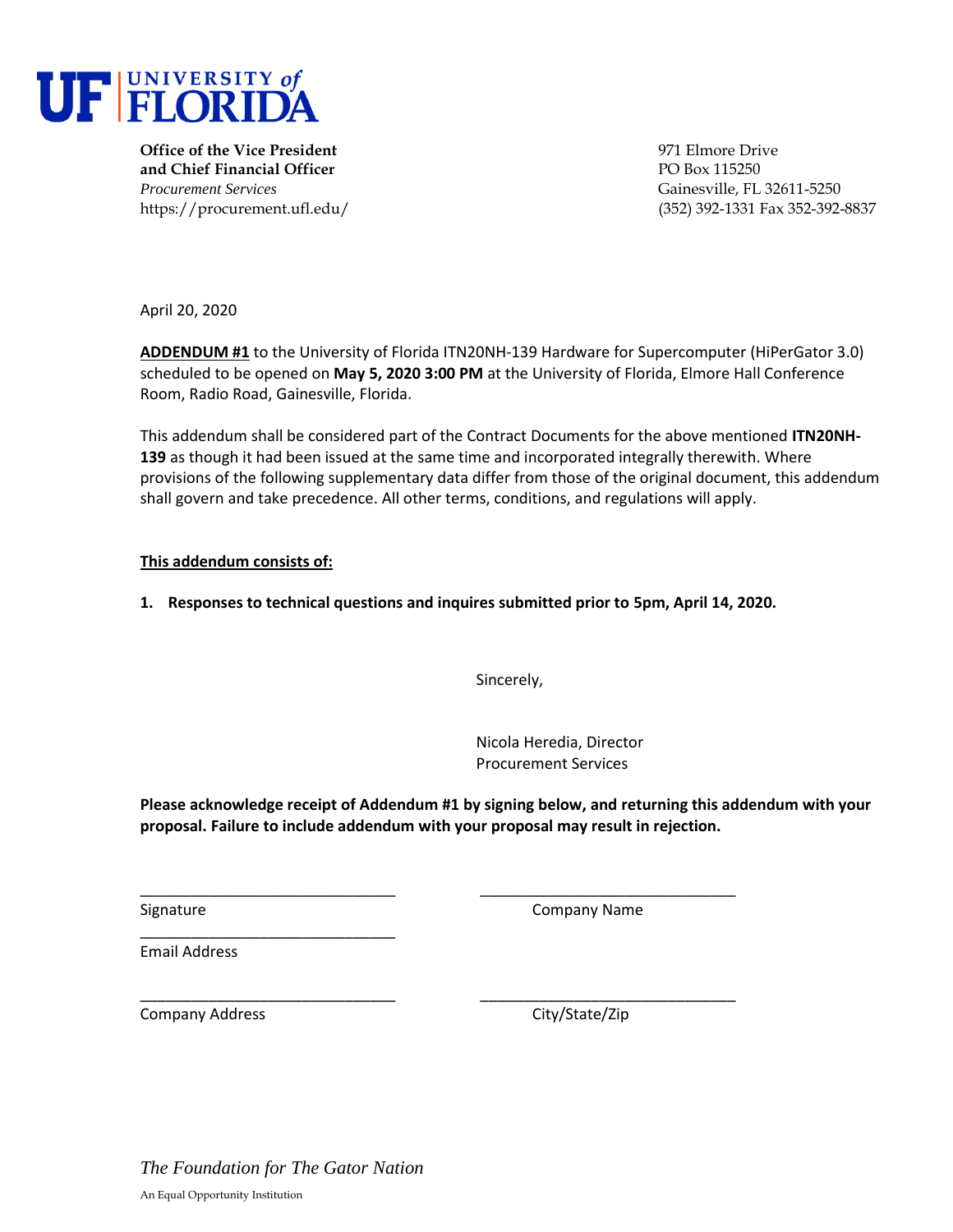| Pg. 5, 1.2.1.1 - | Facility Water Flow Rate [L/min]: ~ 3,500 L/min estimated    |
|------------------|--------------------------------------------------------------|
| Technical        | at this time.                                                |
| Specifications:  | Facility Water Temperature [C]: ~ 10 C                       |
| Data Center      | Facility Water Type: Chilled water no glycol                 |
| Footprint        | Relative Humidity [low / high]: N/A as room control is to a  |
|                  | dew point @ less than 10C                                    |
|                  | Ambient Air Temperature [low / high deg C]: Air is supplied  |
|                  | to racks from subfloor plenum $@$ 19 C mixing with exhaust   |
|                  | to yield return ~6.7 meters AFF of ~29 C. No other supply    |
|                  | air is necessary. No additional ambient control is needed in |
|                  | this environment.                                            |
|                  | Size of primary piping: 8 Inches                             |
|                  | Insulation planned for primary lines [yes / no]: Yes         |
|                  | Size of filtration planned for primary side piping [micron / |
|                  | mesh]: We currently anticipate a separate mesh filtration    |
|                  | before each CDU.                                             |
|                  | Max pressure that CIT heat exchanger might see: Exprected    |
|                  | max 125 psi                                                  |
|                  | Min or max temperature that is required to be returned to    |
|                  | the primary water source, if applicable [deg C]: N/A as      |
|                  | return temperature to primary loop is not a concern.         |
| Pg. 5, 1.2.1.1 - | CDU (Cooling Distribution Unit)                              |
| Technical        | Please specify what type of remote monitoring that will be   |
| Specifications:  | required [Modbus / IP/ web server / other]: IP and Siemens   |
| Data Center      | <b>Building Automation (Bacnet or Modbus).</b>               |
| Footprint        | Please specify if a building level ATS (Automatic Transfer   |
|                  | Switch), or a CDU level ATS option is required: CDU Level    |
|                  | Height of raised floor, if applicable: 0.91 meters           |
|                  | Weight restrictions for the floor: Standard raised access    |
|                  | floor guidelines apply – concentrated load limit is 1,500    |
|                  | pounds (~680 kg).                                            |

# **Technical Specification Clarifications**

### **Q1. Is UFL looking to maximize node count, core count, or GFLOPs within the 300kW power limit?**

A1. We see aggregate general purpose research computing capability – some of this workload is GFLOP intensive, for other workloads a greater number of cores is more motivated. So we strive for a balance primarily between core count and GFLOPs. Node count is probably less important to us. Our users like their jobs to start quickly, which favors core count.

## **Q2. Can this refresh "mix and match" nodes? For instance, CLX-AP / traditional SP / GPU nodes and potentially ICX nodes? Can your scheduler recognize and establish queues for the different nodes in the cluster?**

A2. The large memory, standard compute, and SLURM controller node type do not all need to match. For example, it is permissible for the large memory nodes to use different processor SKUs/types than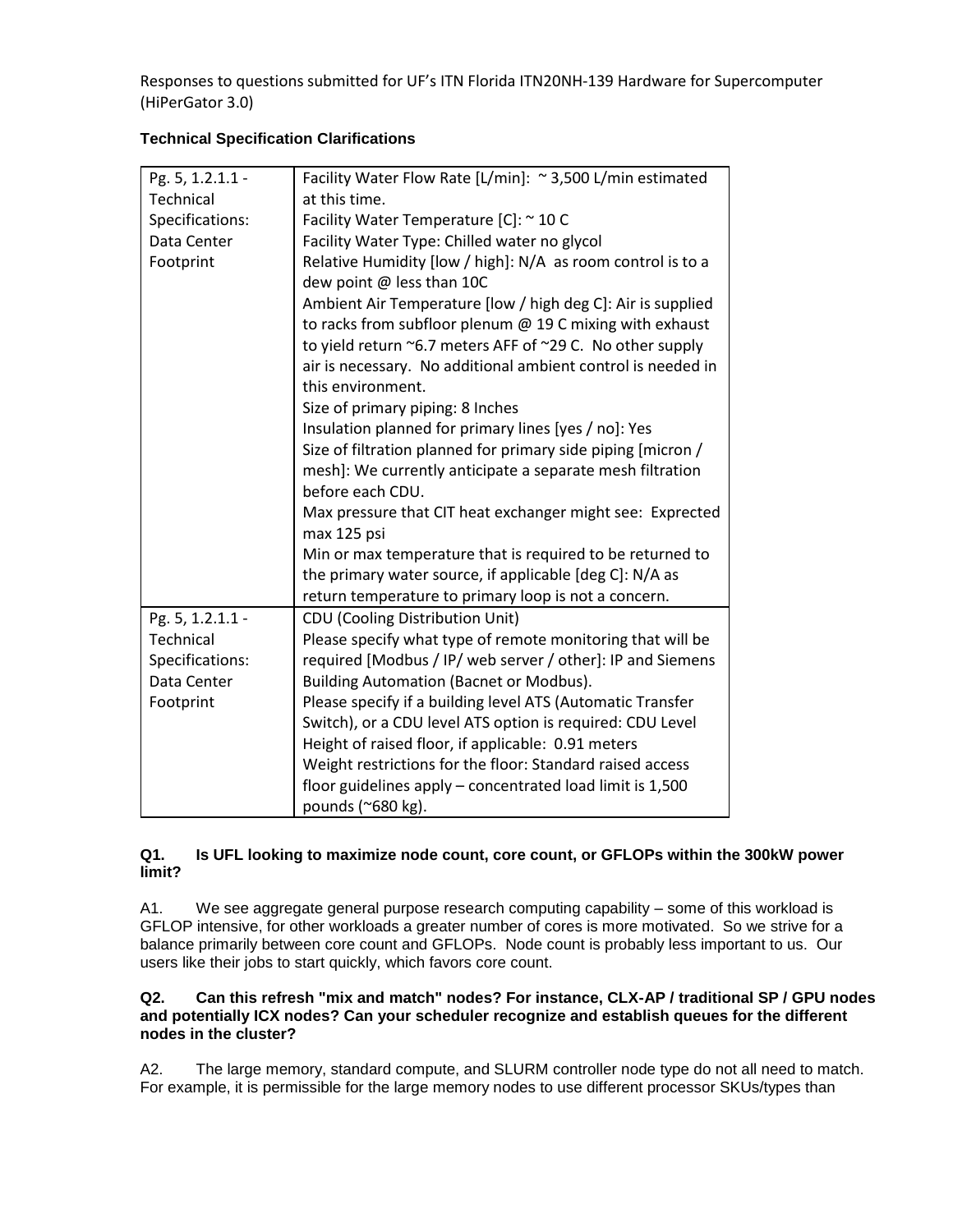standard compute. All nodes within a class, however, should be the same. Our scheduler can recognize and establish queues for the different nodes in the cluster.

## **Q3. Does the University of Florida have a "Total CPU core count" target number?**

A3. We desire to have proposals with 20,000 cores or more.

#### **Q4. 2.3 GHz is listed as the preferred CPU clock rate for Standard Compute Nodes. In some builds, 2.0 GHz can be more advantageous. What is most valuable, maximizing performance per Watt or cost of the solution?**

A4. The ITN states "Base clock rates greater than or equal to 2.3 GHz are preferred". We cannot make a statement regarding which feature would be more valuable without knowing specific figures for both.

#### **Q5. Is there a preference on Core counts - definitely has an overall impact on cost and memory.**

A5. The preferences is for at least 20,000 in total.

#### **Q6. Do core switches need to be included in the BMC network or will the BMC edge switches be connected directly to UFL's existing networks?**

A6. Core switches do not need to be included in the proposals. If port count requirements from proposals exceed available existing capacity, this would be a topic during the negotiation phase of the ITN.

#### **Q7. Do spine switches need to be included in the Infiniband network, or will the BMC edge switches be connected directly to UFL's existing Infiniband network? If the latter, are UFL's existing Infiniband switches EDR or HDR?**

A7. InfiniBand spine switches do not need to be included in the proposals. BMC edge switches will be connected to existing UFL switch ports. Integration with UFL's existing InfiniBand spine switches will be a topic during the negotiation phase of the ITN.

#### **Q8. About this requirement in the ITN: "Switches should have sufficient port count and type to support a 2x100 Gigabit Ethernet LACP LAG for uplink to HiPerGator's existing networks", is this from each individual Ethernet switch? If so, is there an oversubscription ratio that we needs to be considered? Or is it desired to have aggregation switch/switches?**

A8. Yes, the 2x100 uplink figure is per switch. No oversubscription figure needs to be considered.

#### **Q9. Should we assume Headnodes communication to/from the nodes are through HiPerGator network?**

A9. Yes.

#### **Q10. Should we assume that nodes communication to/from storage are through 2 x 25GE (on nodes) and then via HiperGator's network?**

A10. NFS traffic will use the 25GbE interfaces and then via HiPerGator's network, and Lustre traffic will use the InfiniBand interface(s).

### **Q11. Is it acceptable to centralize a large density of coper cabling for centralizing the management switch(es)?**

A11. Yes.

**Q12. What size of HDDs does UFL prefer for the 4 local disks in the SLURM controller nodes?**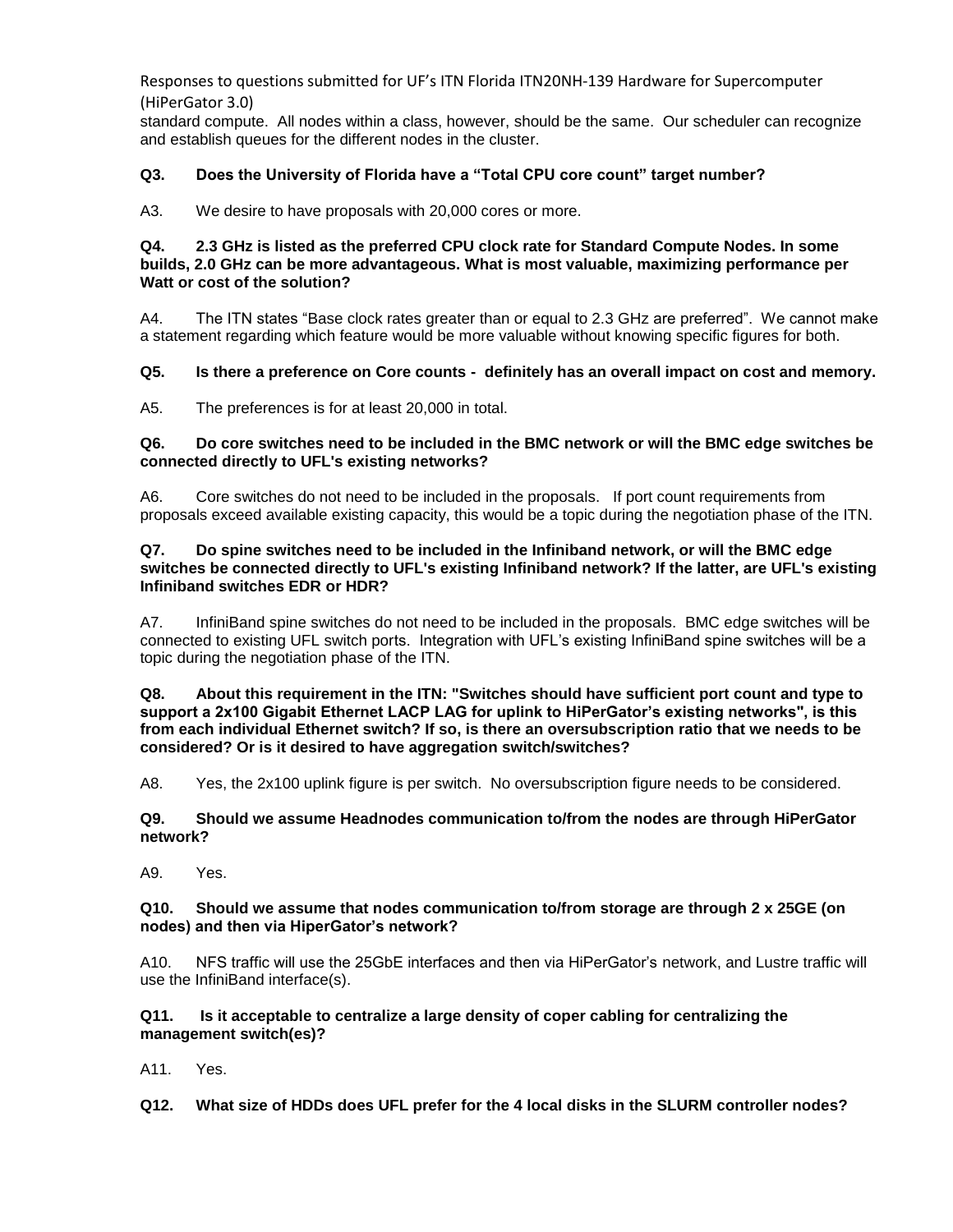A12. 300GB at a minimum

## **Q13. Does the solution need unused InfiniBand ports for connecting to storage?**

A13. No. Our current IB fabric is used for both message passing and storage access.

## **Q14. Is there a power limit per rack?**

A14. No, however, there are practical limits, constrained by the number of receptacles available for use from the in rack power distribution units. Utilizing 60A Three Phase 208V 0U PDUs (APC 8866 and Eaton EMO328 are representative) a pair would provide for up to ~34 kW of **non-redundant** power to utilize, provided all power phases are perfectly balanced. Since that is seldom the case, consider that those same two units should be able to comfortably support 30 kW **non-redundant**, and clearly more if multiple pairs or alternate configurations are utilized. If your proposal requires more than two rack PDU per rack, please note the size and type planned so that we may vet appropriate power connectivity.

# **Q15. What is the maximum number of PDU whips UFL can provide per rack?**

A15. We will utilize a pair of 600A Starline Track Busways, with whips supplied from power drops that connect to the busways, two whips per drop. The maximum number of drops would be limited by how many of these drops could physically fit onto the busway. However, you may safely presume that we are able to reasonably supply up to 4 input feeds per rack. This limitation is a physical limit of nearly all 0U mounting systems for racks of two PDU on each side of a rack.

## **Q16. What is the heat load limit per rack?**

A16. You are currently planned for a non-enclosed air cooled environment. The planned supply air temperature is 66F or 19C. We currently are capable of delivering in excess of 4K CFM across the face of the rack. This has successfully cooled racks up to 34 kW in our environment. For practical purposes this establishes an upper limit, though we have enough flow to cool up to 38 kW

### **Q17. Data Center Footprint. — "The peak power not to exceed 300 kW." What is the max kW per rack that the data center can support?**

A17. You are currently planned for a non-enclosed air cooled environment. The planned supply air temperature is 66F or 19C. We currently are capable of delivering in excess of 4K CFM across the face of the rack. This has successfully cooled racks up to 34 kW in our environment. For practical purposes this establishes an upper limit, though we have enough flow to cool up to 38 kW.

## **Q18. What is the kW per rack of current HiPerGator?**

A18. Peak power draw per rack is approximately 30kW.

### **Q19. "The system must fit in 30 linear feet and not exceed 300 kW." Would the university prefer to have denser populated racks (> 20Kw per rack) such that they system would fit in less than 30 linear feet or would the university prefer less dense racks that would take up 30 linear feet?**

A19. All things being equal, the University would prefer denser racks. However, if the solution suggested less dense racks for technical reasons or advantages, this is totally acceptable. There is no requirement for the solution to consume all 30 linear feet.

**Q20. "If a system makes use of water cooling…," — an air cooled solution could be provided today based on the 30 linear feet and 300 kW limits. What would the university prefer, an air cooled solution that provided more cores or a water cooled solution that would provide more densely populated racks and less space but provide fewer cores?**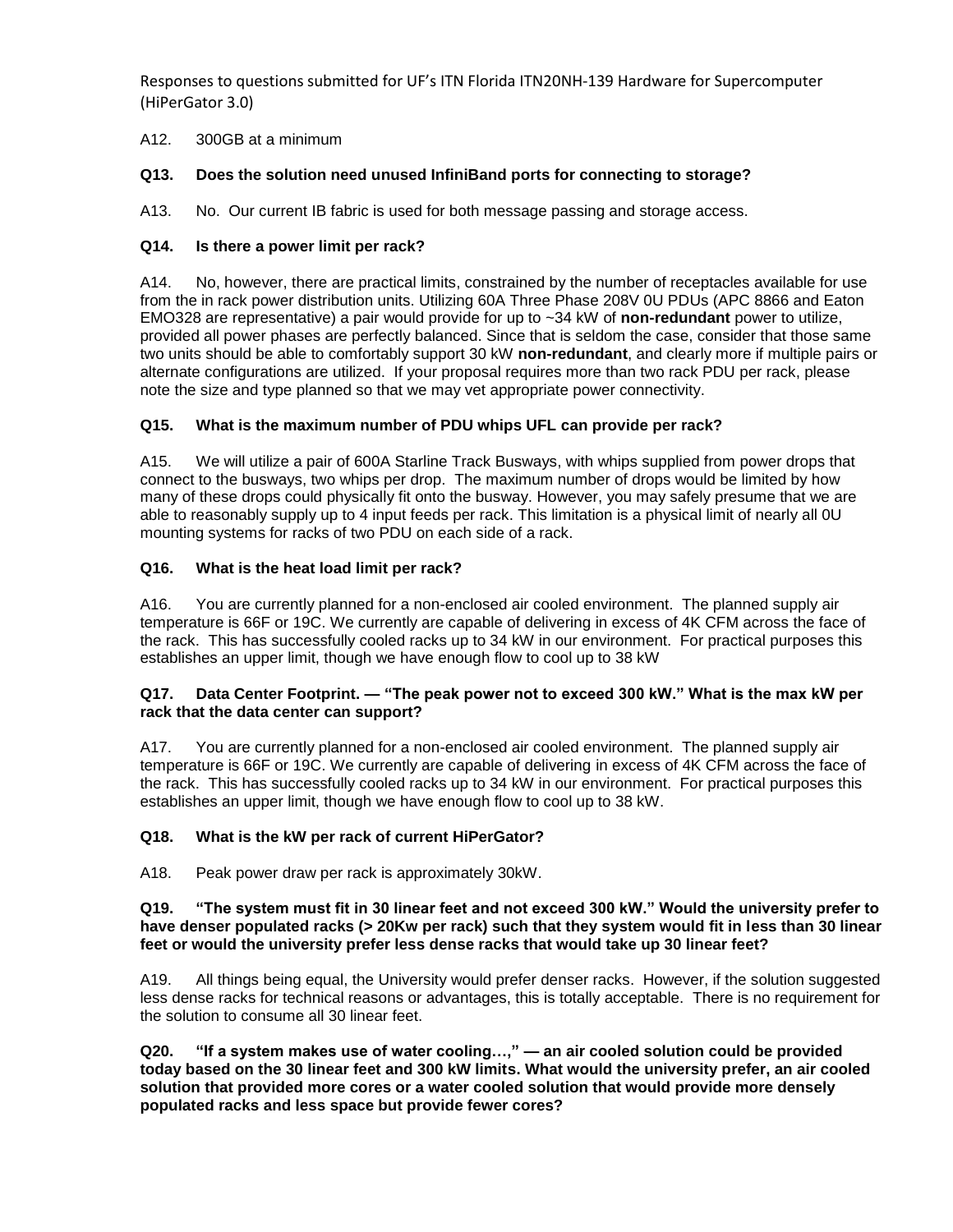A20. If the systems were identical in both cases, the University would prefer an air cooled solution.

#### **Q21. The University of Florida has required that the Data Center Footprint peak power of the system not to exceed 300kW. Is the 300kW total power with full system redundancy? (For example: 150kW per side)**

A21. The 300kW total power figure is not with full system redundancy. We do not expect such from our compute nodes.

**Q22. The University of Florida has defined the system to fit in 30 linear feet of floor space (rack width). Upon reviewing the width of each rack, we have determined that 12 racks would fit into the 30 linear feet of floor space allocated. By dividing the total peak power by the number of racks, 25kW would be supplied to each rack. (This power calculation may change depending on the answers from the previous 300kW questions.) Does the University of Florida have a preferred brand or model of rack to use in your Data Center?**

A22: Most of our existing racks are APC brand, some Chatsworth, some "other". The University does not have a brand preference for its racks.

### **Q23. Are there any depth limitations for the racks to populate the 30 linear feet of floor space?**

A23. Rack depth should not exceed 4 feet.

### **Q24. What is the highest deliverable power to a single cabinet?**

A24. There are practical limits, constrained by the number of receptacles available for use from the in rack power distribution units. Utilizing 60A Three Phase 208V 0U PDUs (APC 8866 and Eaton EMO328 are representative) a pair would provide for up to ~34 kW of **non-redundant** power to utilize, provided all power phases are perfectly balanced. Since that is seldom the case, consider that those same two units should be able to comfortably support 30 kW **non-redundant**, and clearly more if multiple pairs or alternate configurations are utilized. If your proposal requires more than two rack PDU per rack, please note the size and type planned so that we may vet appropriate power connectivity.

#### **Q25. What is the operating temperature for the University of Florida's Data Center where this HiPerGator 3.0 expansion will be installed?**

A25. Currently planned for a non-enclosed air cooled environment. The planned supply air temperature is 66F or 19C. We currently are capable of delivering in excess of 4K CFM across the face of the rack. Convection carries return air to intakes ~22 Ft above the finished floor.

### **Q26. Is there a preferred hot and cold aisle? This would help determine if there should be portside intake on switches or port-side exhaust.**

A26. Cold aisle is in front of racks. Switches whose ports face the rear of the rack, should have "powerto-port" airflow.

## **Q27. What is max KW per rack. What is Voltage for 3-phase PDU –Totals amps per rack?**

A27. Utilizing 60A Three Phase 208V 0U PDUs (APC 8866 and Eaton EMO328 are representative) a pair would provide for up to ~34 kW of **non-redundant** power to utilize, provided all power phases are perfectly balanced. Since that is seldom the case, consider that those same two units should be able to comfortably support 30 kW **non-redundant**, and clearly more if multiple pairs or alternate configurations are utilized. If your proposal requires more than two rack PDU per rack, please note the size and type planned so that we may vet appropriate power connectivity.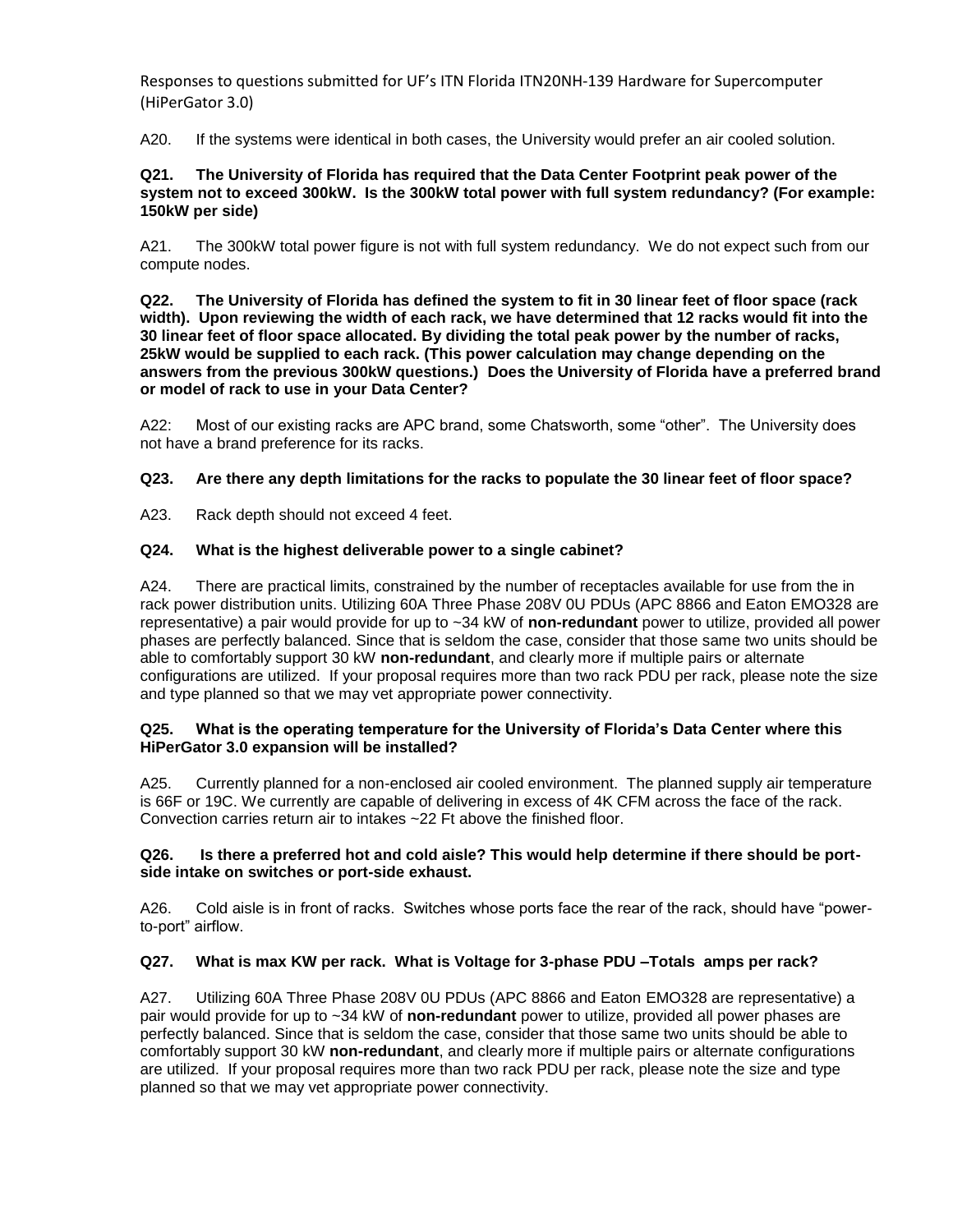### **Q28. Can both 25Gb Ethernet NICs on the compute nodes be cabled to the same switch, or is there a requirement for cabling to redundant switches?**

A28. There is no **requirement** for cabling to redundant switches. However, we do prefer to have the option to cable each NIC to separate switches in a redundant fashion (e.g. LACP LAG).

### **Q29. Can both 25Gb Ethernet NICs on the compute nodes be cabled to the same switch, or is there a requirement for cabling to redundant switches?**

A29. There is no **requirement** for cabling to redundant switches. However, we do prefer to have the option to cable each NIC to separate switches in a redundant fashion (e.g. LACP LAG).

### **Q30. About the Ethernet switches connections to rest of the Hipergator network, what technologies will be required? For example, for loop avoidance?**

A30. Top of Rack (ToR) switches should support, at a minimum, 802.3ad link aggregation and Rapid Spanning Tree Protocol (RSTP, 802.1w). Any aggregation (i.e. core) switches included in the proposed solution should include, in addition to the preceding, multi-chassis trunk (MLAG/CLAG) support.

### **Q31. Are optics/transceivers required for all connections? If so, for connections to the Hipergator network, what distance optics are needed?**

A31. Optics/transceivers are not required for all connections. Details regarding integration with HiPerGator's existing networks will be a topic for the negotiation phase of the ITN.

### **Q32. Is the vendor to provide the RHEL operating system?**

A32. No, UFL already has the necessary subscriptions.

## **Q33. Do you have a preference for Intel vs AMD CPU?**

A33. No.

### **Q34. What is the level of hardware and software support the University is requesting is the university requesting to have local support team assigned to UF to manage support tickets?**

A34. Minimum acceptable support level on the hardware is 9-5, next-business day parts replacement. There is no requirement for any kind of premium support levels or 4-hour response times. We prefer advanced hardware replacement – that is, if a system or component fails, the University would report the problem and the vendor would send a replacement without having to wait for us to send the failed component in first. The University is not specifically requesting a dedicated local support team assigned to UF. It is highly preferred for on-site spares to be provided and replenished for the duration of the warranty in order to enable self-service of failed components. For any software provided, which includes switch and system firmware, the University requires access to updates, a support system of some type (e.g. web portal) with email and telephone options during business hours. The duration of the support for both hardware and software must be for 5 years.

#### **Q35. Does the University require a break fix parts locker to be included in the ITN?**

A35. A break fix parts locker is not specifically required by the ITN, but can certainly be proposed, and we would prefer it if it is an option.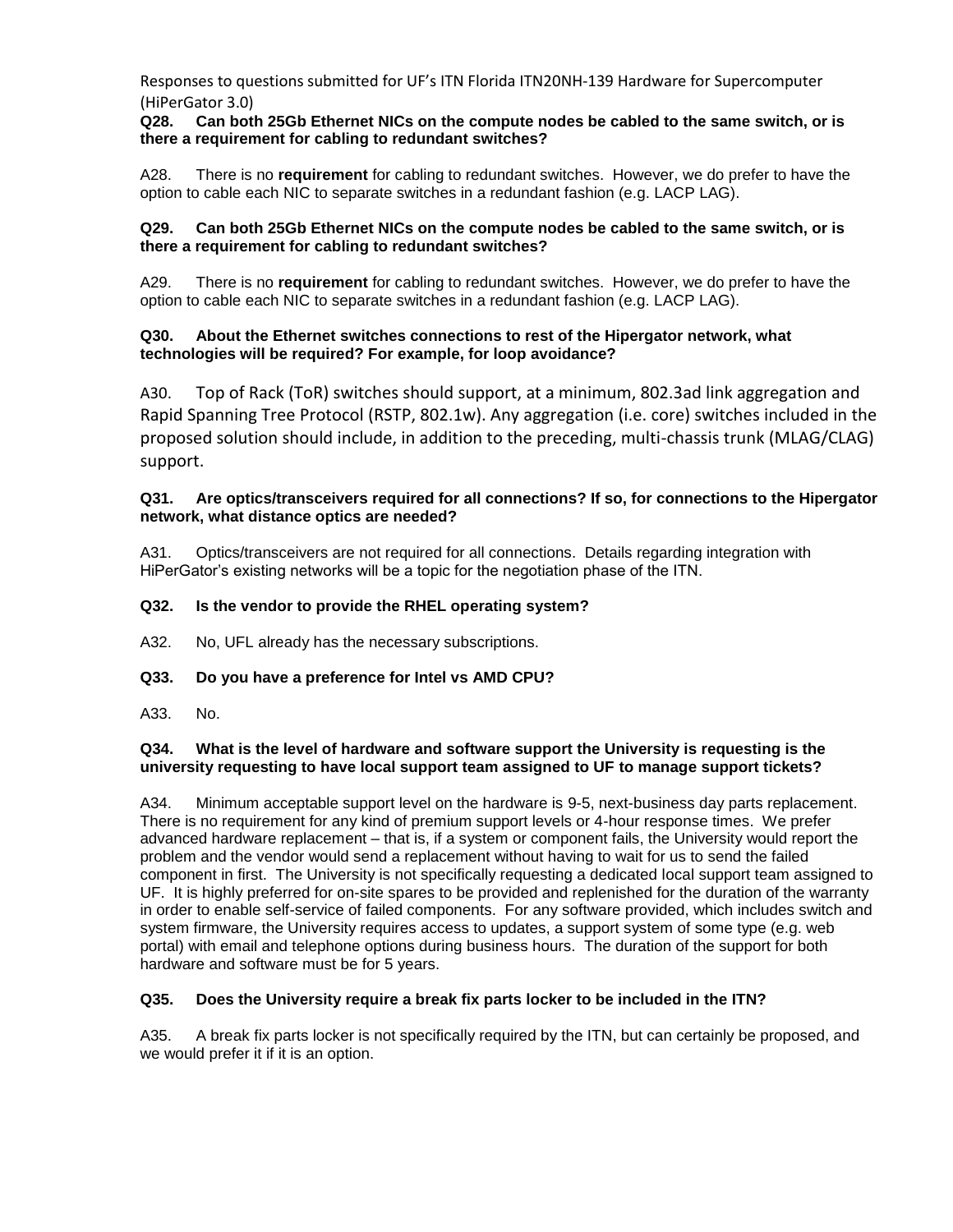**Q36. Attachment A: "Year 1 License and Maintenance costs" is it the intent of the University of purchase upfront only 1 yr of support with a renewal each year for the balance of 5 years support as noted in Recurring Costs (Years 2 through N)?**

A36. An option should be included that would allow UF to pay for all costs initially.

**Q37. About this requirement in the ITN: "It is highly preferred for on-site spares to be provided and replenished for the duration of the warranty in order to enable self-service of failed components", is the request to add spare components (switches, compute nodes, etc.) as part of the overall solution?**

A37. Yes, at a minimum.

**Q38. When does the new system have to be delivered to the University in order for the university to meet any operational requirement for its users?** 

A38. The system must be operational in Jan 2021.

**Q39. Would the University prefer a Consumption as a Service model based on a costs per core? If so what is the expected growth over 5yrs?**

A39. No.

**Q40. Attachment A: A. Initial Costs (One-time) "Training Costs" can you describe the type of training the University would require?**

A40. Training where relevant can be proposed, but there is no formal requirement of any.

### **Q41. Attachment A: A. Initial Costs (One-time) "Training Costs" can you describe the type of training the University would require?**

A41. Training where relevant can be proposed, but there is no formal requirement of any.

### **Q42. The ITN does not provide a budget amount or minimum number of cores. Can the University provide guidance on these items?**

A42. We desire to at least exceed the 20,000 cores we are replacing. There has been no budget set as this point, UF is looking for a solution.

#### **Q43. Is there a overall monetary budget?**

A43. There has been no budget set as this point, UF is looking for a solution.

## **Q44. Is there a preference for Removal and Trade-in of old equipment.**

A44. There is no preference for Removal and Trade-in of old equipment. Please include in the proposal if possible.

## **Q45. Are there any preferred Acceptance Test Program (ATP) requirements.**

A45. No, a set of programs to be tested has not yet been decided.

#### **Q46. Is it acceptable/desired to provide multiple responses to cover different potential options?**

A46. Yes, proposals including multiple options are completely acceptable. Each solution should be identified in the proposal as such.